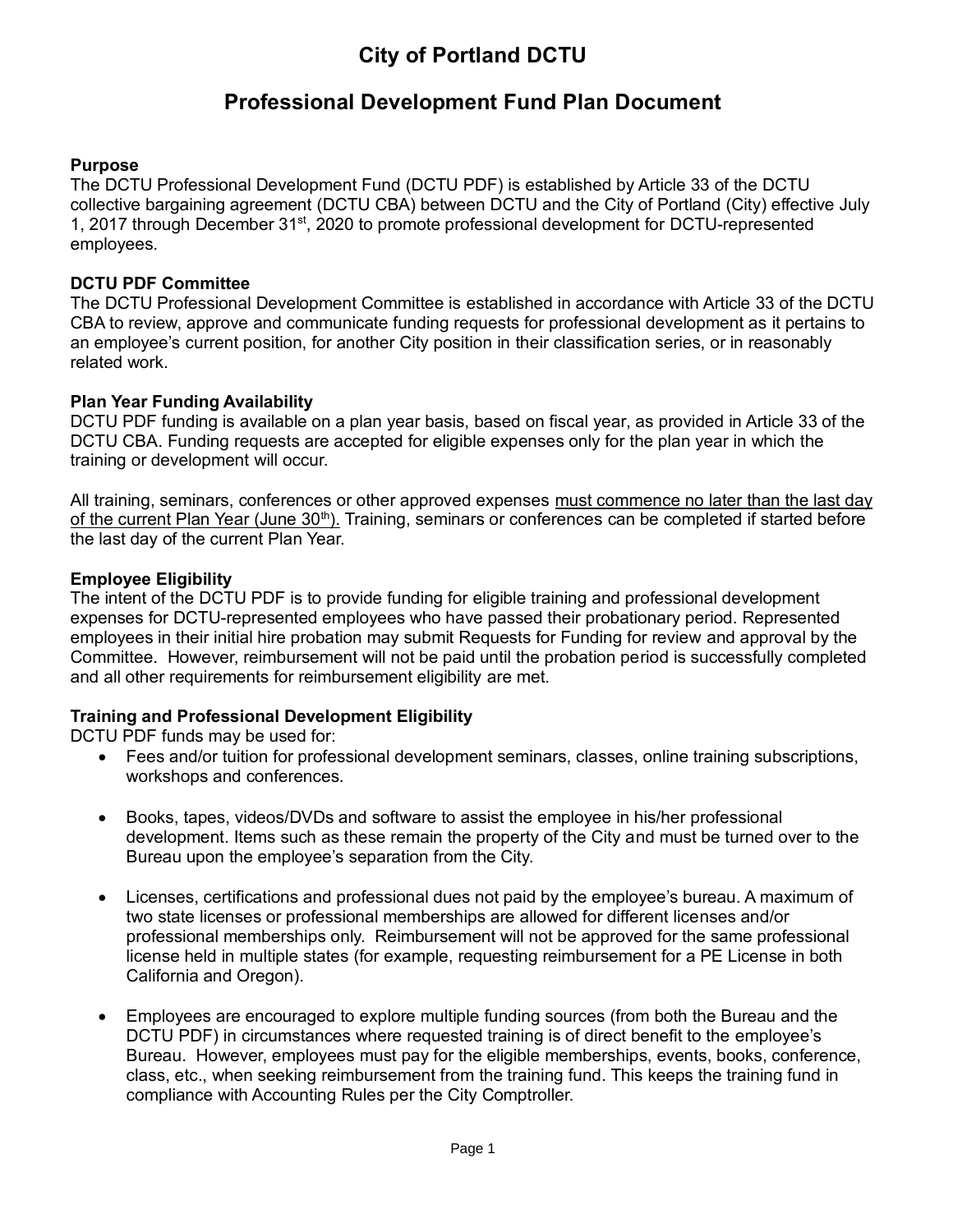- The DCTU PDF is not to be used to pay for City-mandated training.
- The DCTU PDF may not be used to purchase computer hardware or consumer electronics for personal use (for example, computers, PDAs, phones, networking hardware, cameras and other similar equipment).
- Reimbursement is permitted for special event meals/banquets included with the fee/tuition of a conference or training seminar, if the event has a purpose that is reasonably related to the approved professional development (for example, a conference awards dinner, or a banquet with a conference keynote speaker).
- The DCTU PDF may not be used for travel expenses, including air transportation, car rental, mileage, per diem, hotel/motel cost or any other travel-related expenses. However, if a Bureau or the employee is paying for travel cost, the DCTU PDF may be used to pay for out-of-town conference registration.
- Proof of attendance at classes, workshops, conferences and seminars is required. For classes, a copy of the grade report with a final passing grade is required; for a workshop, conference or seminar, a certificate of attendance or other document showing attendance is required.

# **Funding Maximums and Distribution**

Funding for the DCTU PDF is limited. Eligible DCTU-represented employees may request reimbursement up to the maximum amount each plan year. Employees will be reimbursed on a first come, first served basis. Employees will not be eligible for reimbursement when available funds have been exhausted. The Fund will be administered to ensure that all eligible employees have a reasonable opportunity to request and receive reimbursement of eligible expenses and that funds are available to be distributed on an equitable basis.

The DCTU PDF has established a maximum reimbursement amount of \$2,000.00 per employee per plan year, or until funds are exhausted for that plan year. The maximum reimbursement amount will be reviewed and may be amended as necessary on June 1<sup>st</sup> of the current fiscal year, by PDF Committee consensus, to appropriately administer the Fund. DCTU-represented employees will be notified if the maximum reimbursement is changed. The maximum reimbursement is not a guarantee of reimbursement for any specific request. The DCTU PDF does not establish a personal account for any individual employee.

# **Request for Funding Process**

To request funding, employees must submit a DCTU PDF Request for Funding application form, along with supporting documentation that describes how the employee will benefit from requested funds. If the bureau is paying for the request, do not submit a PDF request.

Employees must also include information that lists the costs and timelines to complete training or attend seminars.

• Employees are expected to complete DCTU PDF approved training or attend seminars on their own time or have prior approval for time off (i.e. vacation leave, unless City-paid time is specifically approved by employee's supervisor). Under Article 23, release time to attend professional development needs shall be subject to approval by the City, which shall not be unreasonably denied when the training is directly related to the employee's City job. Supervisor approval is required on the Request for Funding application if the training is scheduled during the employee's normal work shift.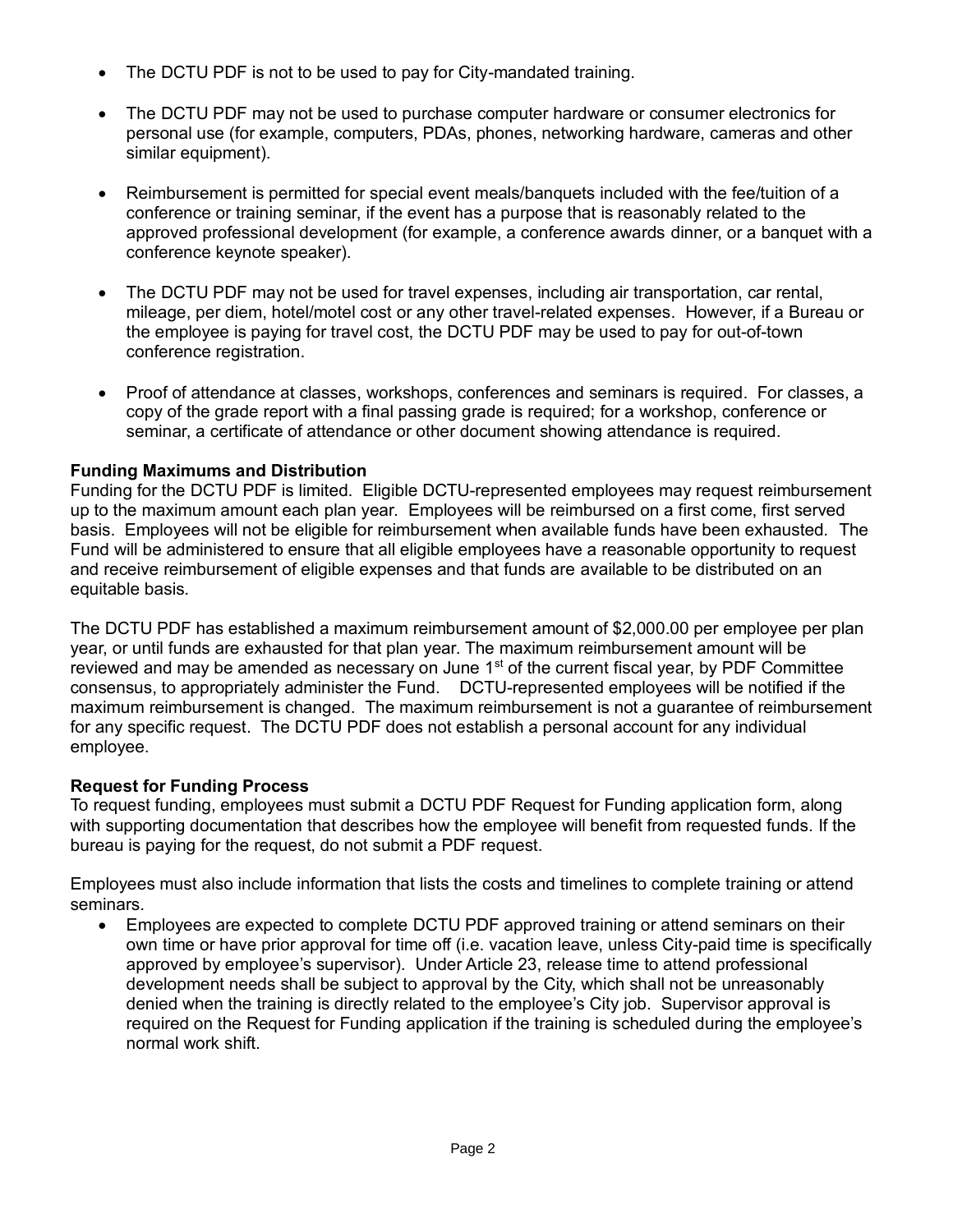- Employees are expected to complete registration forms and other administrative requirements on their own time and in a timely manner. The DCTU PDF Committee will not approve funds to cover late fees.
- Where appropriate, employees should ask for bureau training funds prior to submitting a Request for Funding to the DCTU PDF. For example, an employee request for bureau funding is encouraged if an employee is attending a professional conference directly related to the employee's current job. Failure to obtain bureau funds will not be used as a reason to deny a DCTU PDF funding request.
- Information, including the Request for Funding application form, is available online at https://www.portlandoregon.gov/bhr/75816
- The completed application, with signature(s) and supporting documentation (details with costs) as appropriate, should be submitted to the Bureau of Human Resources (BHR) by the employee. The documents may either be scanned and emailed to HR – [DCTUProfDevFund@portlandoregon.gov](mailto:%20HR%20–%20COPPEAProfDevFund@portlandoregon.gov) or hard copies sent interoffice to BHR, Room 987, Attention: DCTU Professional Development Fund.
- The DCTU PDF Committee will review Requests for Funding for approval. The employee can expect a decision from the Committee approximately two weeks after receipt of a complete Request for Funding. Upon approval by the DCTU PDF Committee, BHR will notify the employee.
- Any request that is denied will be communicated to the employee.

#### **Committee Member Funding Requests**

If a DCTU PDF Committee member is requesting funds, the DCTU President or their delegate will replace the member for consideration of that funding request.

#### **Reimbursement of Approved Requests Process**

Employees are required to use their own funds and will be reimbursed for eligible approved expenses after all receipts and documentation are submitted.

Once receipts are received by the Plan Administrator, they will be reviewed for completeness and processed for reimbursement. Employees should receive payment through the City's payroll system within 4 weeks after submitting a receipts/proof of payment.

Reimbursement requests must be submitted as soon as possible after completion of the training or date of initial funding approval (e.g., for approved software, videos/DVDs or book purchases).

#### **Administrative Procedures**

The City will maintain the tracking process for DCTU PDF administration and will provide a quarterly report for the DCTU PDF Committee, DCTU President, and BHR Director to document how the DCTU PDF is being administered. Administration of the DCTU PDF will comply with all City administrative rules and accounting requirements.

## Request for Appeal/Reconsideration

If the DCTU PDF Committee denies a request, or reimburses the employee for less than what was requested, and the employee is not satisfied with the explanation, the employee may write a letter to the committee requesting reconsideration of the decision. The committee will consider the employee's letter, and may choose to reverse or modify their initial decision, or authorize supplemental reimbursement if warranted. The employee also may review the committee's paperwork related to their request. The Committee's decision is final.